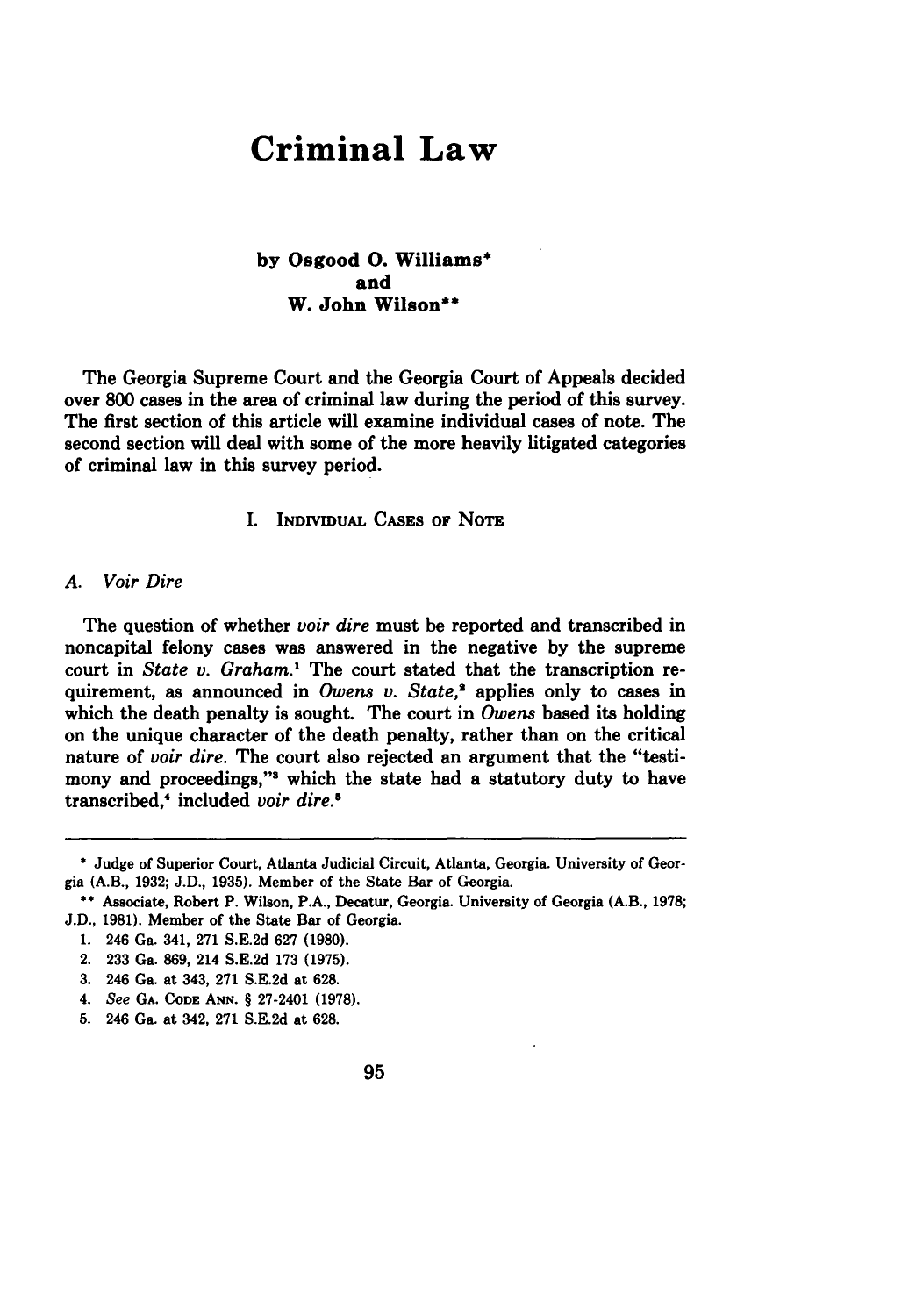#### *B. Venue*

In *Bundren v. State*,<sup>6</sup> defendant had fired shots from a speeding vehicle at a pursuing police car just as both cars were crossing a county line. The state constitution requires that criminal trials be held in the county where the crime was committed.<sup>7</sup> When the place where the crime occurred cannot be determined, however, Georgia Code Ann. section 26-302 provides that a trial can be held in any county in which the evidence shows beyond a reasonable doubt that the crime might have been committed.8 The supreme court found this code provision to be in harmony with the constitutional mandate, and rejected defendant's challenge.

#### *C. Right to a Speedy Trial*

**A** motion to dismiss or quash an indictment for denial of a speedy trial that does not request an immediate trial is *not* a demand for trial, and also is not an assertion of the right to a speedy trial, according to the decision in *State v. Lively.* Although the State had failed to bring defendant to trial in the five and one-half years after his indictment, the court of appeals pointed out that both prejudice to the defendant and inexcusable delay by the State must be shown. The delay in *Lively* was apparently to defendant's benefit; thus he failed to show a violation of his right to a speedy trial.

#### *D. Right to Confrontation*

**A** criminal defendant accused of a felony who is in custody may waive the right to be personally present during his trial under the court's holding in *State v. Phillips.10* This waiver may be made by counsel for the defendant *if* the defendant authorizes or subsequently acquiesces in the waiver, or is present when it occurs. In adopting this rule, the supreme court announced that it was following several recent federal cases.<sup>11</sup>

11. *See, e.g.,* Wilson v. Harris, **595** F.2d 101 **(2d** Cir. 1979); United States v. Alper, 449 F.2d 1223 **(3d** Cir. 1971), *cert. denied,* 405 U.S. **988** (1972); Arizona v. Hunt, 408 F.2d 1086 (6th Cir.), *cert. denied,* 396 U.S. 845 (1969).

<sup>6. 247</sup> Ga. 180, 274 S.E.2d 455 **(1981).**

<sup>7.</sup> **GA.** CONST. art. VI, § 14, 6; **GA. CODE ANN.** § 2-4306 (1977).

<sup>8.</sup> GA. **CODE ANN.** § 26-302(h) (1977).

<sup>9. 155</sup> Ga. App. 402, 270 S.E.2d **812** (1980). *See also* Barker v. Wingo, 407 U.S. 514 (1972).

<sup>10. 247</sup> Ga. 246, 275 S.E.2d 323 **(1981).**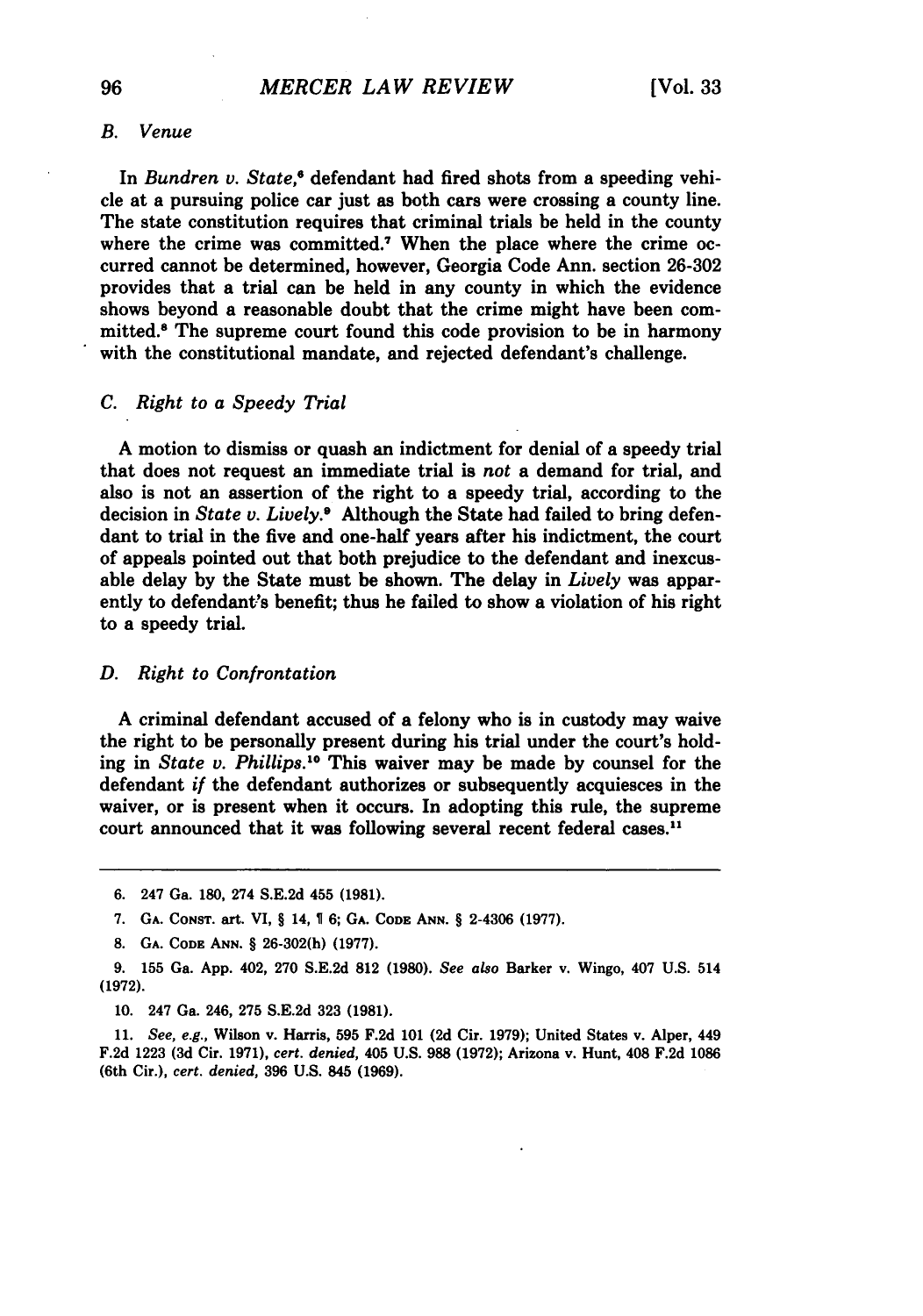## *E. The Overt Act Requirement in Criminal Attempt*

In *Howell v. State,1'* defendant wanted to have his wife killed, but he hired an undercover policeman rather than a true assassin to do the job. He later contended that this was merely an act of preparation, since neither he nor his "agent" intended to commit the actual offense. Finding no Georgia cases on point, the court of appeals decided to follow the reasoning of cases from other jurisdictions<sup>13</sup> that authorized a finding of guilt if the accused believed his accomplice was involved, regardless of the actual intent of the accomplice.

## *F. Multiple Convictions for Conspiracy*

In *Price v. State*,<sup>14</sup> appellant and codefendant had been convicted on 150 of 168 counts of conspiracy to unlawfully prescribe controlled substances.<sup>15</sup> After noting that the case specifically dealt with a prosecution for multiple violations of a single conspiracy statute, the supreme court reversed the multiple convictions. Relying on principles enunciated **by** the United States Supreme Court in *Braverman v. United States,"* the court held that, regardless of whether the object of a single agreement is to commit one or many crimes, it is, in either case, the agreement that constitutes the conspiracy. If there is only one agreement, as was found to be the case in *Price,* there can be only one conspiracy, and thus, only one conviction.

#### *G. Penalty for Violation of the Rule of Sequestration*

Should a witness who violates the rule of sequestration<sup>17</sup> in a criminal case be permitted to testify? In May **1980,** the court of appeals held in *McElroy v. State* that, absent an abuse of discretion **by** the trial judge, a witness who violated the rule could be barred from testifying.<sup>16</sup> This decision was based on two fairly recent supreme court cases.<sup>19</sup>

**18.** 154 Ga. **App. 638, 269 S.E.2d** 497 **(1980).**

**19.** Thomas v. State, 240 Ga. 441, 241 **S.E.2d** 194 **(1978);** Wessner v. State, **236** Ga. **162, 223 S.E.2d** 141 **(1976).**

<sup>12.</sup> **157** Ga. **App.** 451, **278 S.E.2d** 43 **(1981).**

**<sup>13.</sup>** *See, e.g.,* Braham v. State, **571 P.2d 631** (Alaska **1977),** *cert. denied,* 436 **U.S. 910 (1978);** State v. Gay, 4 Wash. **App.** 834, 486 **P.2d** 341 **(1971);** State v. Mandel, **78** Ariz. **226, 278 P.2d** 413 (1954).

<sup>14. 247</sup> Ga. **58, 273 S.E.2d** 854 **(1981).**

**<sup>15.</sup> GA. CODE ANN.** § **79A-812 (1973).** This is a special conspiracy statute, applicable to conspiracies to violate the Controlled Substances Act. *See* **GA. CODE ANN.** §§ **79A-801** to **-** 834 **(1973).**

**<sup>16. 317</sup> U.S.** 49 (1942).

**<sup>17.</sup>** *See* **GA. CODE ANN.** § **38-1703 (1981).**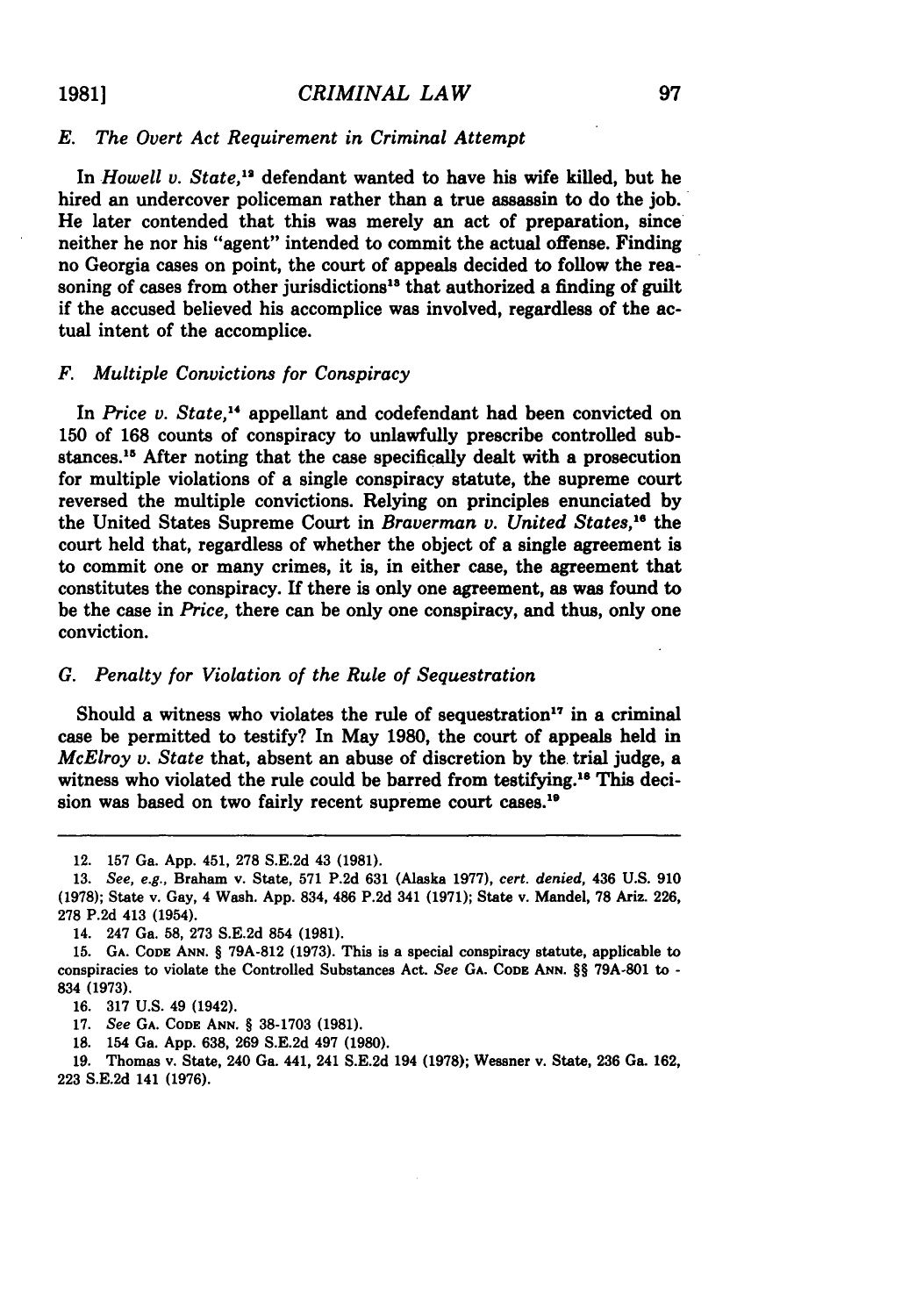Soon after *McElroy,* however, the supreme court held in *Wright v. State*<sup>20</sup> that it was error to exclude defendant's sole supporting witness. The court found that the State's correct remedy in such a case is an instruction to the jury that the witness' violation of the rule can be considered in determining his credibility. The issue arose again in March 1981. Noting the conflict in the case law and a trend in Georgia to make more witnesses competent to testify, the supreme court overruled an earlier  $case<sup>21</sup>$  and held that a defense witness who violates the rule of sequestration shall not be precluded from testifying in a criminal case.<sup>22</sup> This new rule was quickly expanded to cover witnesses for the prosecution.<sup>23</sup> In either case, a violation of the rule would go to the credibility rather than the admissibility of the witness' testimony.<sup>24</sup>

#### *H. Entrapment*

The court of appeals has, on several occasions, found that a directed verdict of acquittal is required in cases in which: **(1)** the defendant alleged entrapment or undue influence by a confidential informant and (2) the State failed to produce the informant.<sup>25</sup> This position was reaffirmed in *Royal v. State.26* On appeal, however, the supreme court overruled the court of appeals decision in *Royal.*<sup>27</sup> Carefully distinguishing earlier cases cited by the court of appeals, the supreme court held that there was no per se rule that entitled a defendant to a directed verdict when his testimony of entrapment is not rebutted by the informant.<sup>28</sup> The court made a distinction between evidence that *raises* a defense of entrapment and evidence that *demands* a finding of entrapment. **A** defendant is not entitled to a directed verdict of acquittal unless his unrebutted testimony, together with all its reasonable deductions and inferences, demands a finding of entrapment.<sup>29</sup> In *Royal*, the court reasoned that while defendant's testimony gave some indications of entrapment, there was sufficient evidence to authorize the jury's verdict of guilty.<sup>30</sup>

- 27. State v. Royal, 247 Ga. 309, 275 S.E.2d 646 **(1981).**
- **28.** 247 Ga. at 310, 275 S.E.2d at 648.
- 29. *Id.*

30. The factors indicating nonentrapment were as follows: Royal admitted that he was not coerced to buy marijuana; he was only alone with the informant for a few minutes; and

<sup>20. 246</sup> Ga. 53, 268 S.E.2d 645 (1980).

<sup>21.</sup> Wessner v. State, 236 Ga. 162, 223 S.E.2d 141 (1976).

<sup>22.</sup> Jordan v. State, 247 Ga. 328, 276 S.E.2d 224 **(1981).**

<sup>23.</sup> Blanchard v. State, 247 Ga. 415, 276 S.E.2d 593 (1981).

<sup>24. 247</sup> Ga. at 417, 276 S.E.2d at 595.

<sup>25.</sup> *See,* e.g., Perry v. State, 143 Ga. App. 675, 237 S.E.2d 705 (1977); Coleman v. State, 141 Ga. App. 193, 233 S.E.2d 42 (1977); Harris v. State, 139 Ga. App. 675, 229 S.E.2d 148 **(1976).**

<sup>26. 155</sup> Ga. App. 691, 272 S.E.2d 556 **(1980).**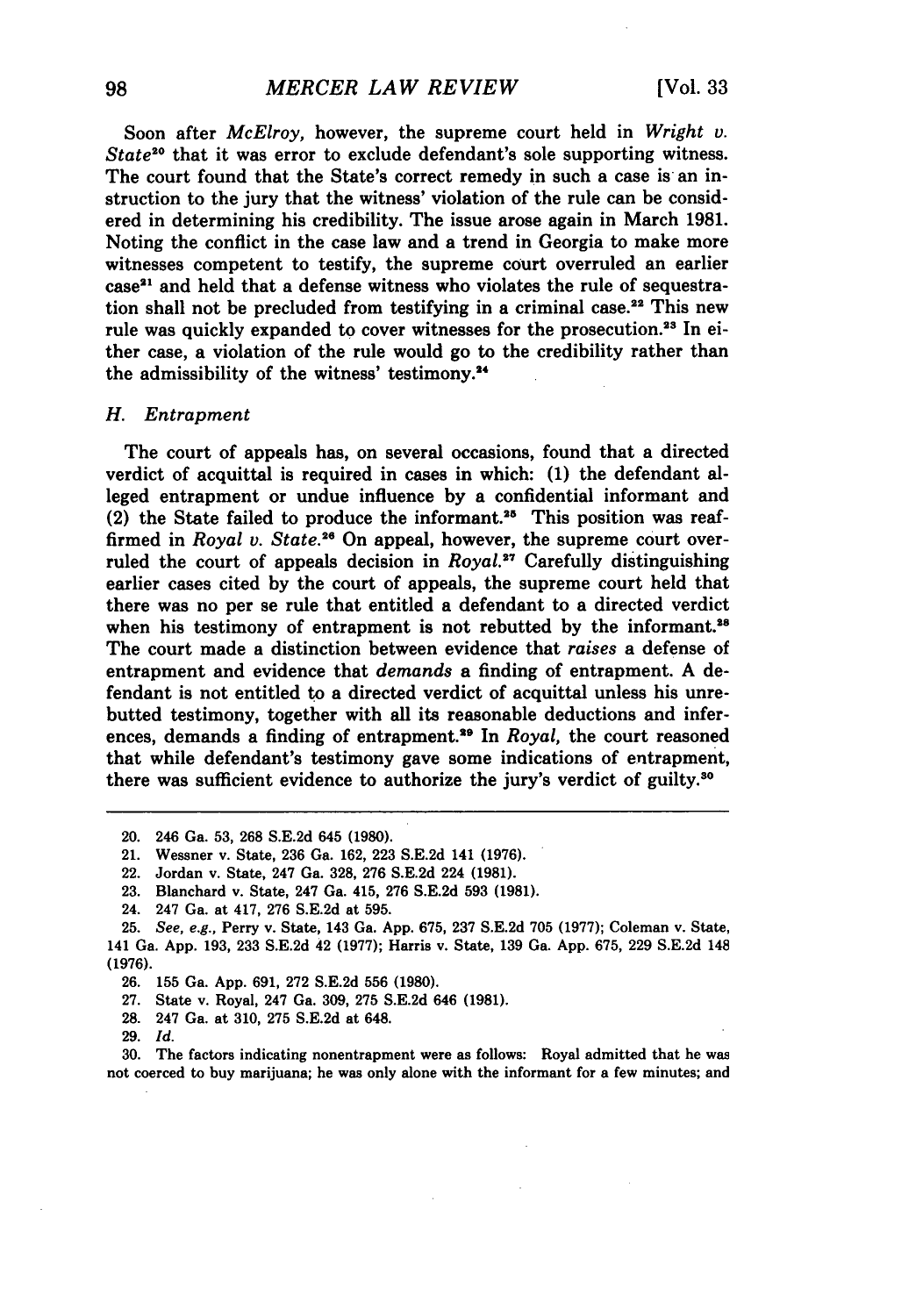l,

# *I. Guilty Pleas*

In *State v. Germany*,<sup>31</sup> the supreme court was called upon to interpret Georgia Code Ann. section 27-1404,<sup>88</sup> which provides for withdrawal of a guilty plea as a matter of right. The section allows the plea to be withdrawn at "any time before the judgment is *pronounced.*"<sup>33</sup> The question presented in *Germany* was: "When is a sentence pronounced?" The court found it to be pronounced when the sentence is orally announced, rather than when it is entered. This holding will only be applied prospectively.<sup>34</sup>

In another case, *Thompson v. State*,<sup>35</sup> the court of appeals found no constitutional bar to the imposition of a stricter sentence for a guilty verdict than would have been imposed had defendant not withdrawn his guilty plea. Under the United States Supreme Court decision in *North Carolina v. Pearce*,<sup>36</sup> due process requires the sentencing court to include in the record an affirmative statement of the reasons for an increased sentence. **If** the reasons support the increase, due process is satisfied, according to the ruling in *Thompson.8 <sup>7</sup>*

# II. Topics **OF HEAVY LITIGATION**

# *A. Sufficiency of the Indictment*

The court of appeals in *Bryant v. State<sup>38</sup>* pointed out that Georgia no longer strictly follows the "fatal variance" rule. When allegations and proof substantially correspond, the indictment will be sufficient. This guarantees that a defendant will have notice of the charges against him, and that he will be protected from multiple prosecutions for the same crime.<sup>39</sup>

- **35.** 154 Ga. **App.** 704, **269 S.E.2d** 474 **(1980).**
- **36. 395 U.S. 711 (1969).**
- **37.** 154 Ga. **App.** at **708, 269 S.E.2d** at 476.
- **38. 155** Ga. **App. 621, 271 S.E.2d 875 (1980).**
- **39.** *Id.* at **621, 271 S.E.2d** at **876.**

he admitted that he had smoked marijuana before and after the sale, which indicated a predisposition for use of the drug. 247 Ga. at **311, 275 S.E.2d** at 649.

**<sup>31.</sup>** 246 Ga. 455, **271 S.E.2d 851 (1980).**

**<sup>32.</sup> GA. CODE ANN. §** 27-1404 **(1978).**

**<sup>33.</sup>** *Id.* (emphasis added). The court in *Germany* also held that at the time a plea is offered there must be a disclosure of any plea agreement that has been reached between the prosecution and the defendant. The court further held that the trial judge must inform the defendant personally if the court intends to reject the plea agreement. 246 Ga. at 456, **271 S.E.2d** at **852.**

<sup>34. 246</sup> Ga. at 456, **271 S.E.2d** at **852.**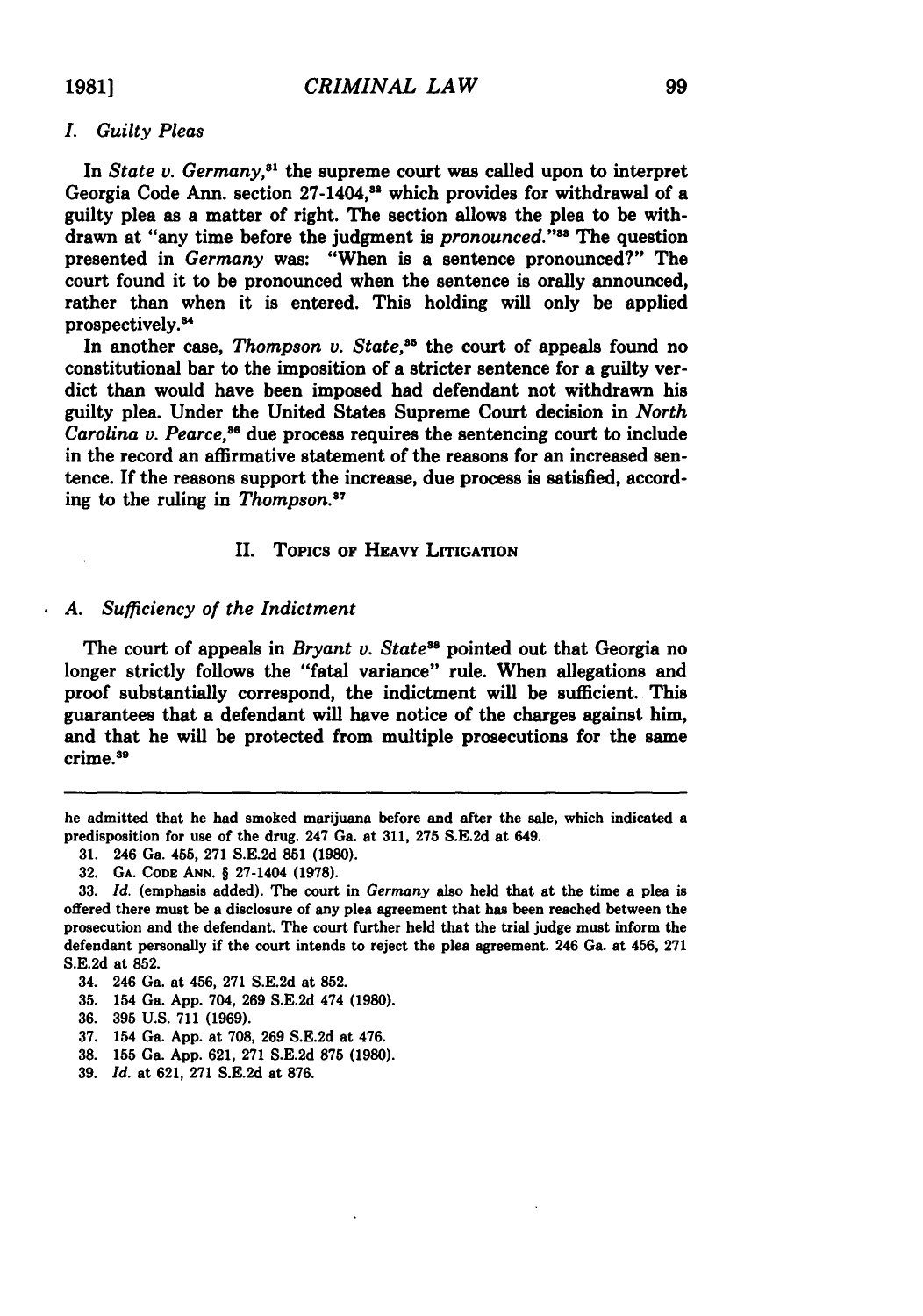In *State v. Williams,-0* the indictment charged defendant with defacing government property belonging to the "State of Georgia, State Highway Department."<sup>41</sup> The problem was that the agency formerly known by that name had become the Department of Transportation. Since the important element was held to be ownership by the state, rather than by a particular agency, the variance was not fatal. In *Jones v. State,42* the company named as the victim in an indictment for theft by taking was shown to be in lawful possession of the property in issue, but not its true owner. The court of appeals found no fatal variance. The variance between a trailer park lot number alleged in a burglary indictment and the lot number proved at trial was held not fatal in *McCarty v. State."3* Nor was a fatal variance found in *Whitt v. State,"* in which the day of the offense alleged in the indictment was one day earlier than the date that was actually proved at trial.

Despite the apparent relaxation in application of the fatal variance rule, the courts have **by** no means abandoned it. In *Hunter v. State,'5* the indictment alleged a burglary on August 18, 1978, of West's Grocery, on Georgia Highway 373, approximately ten miles east of the City of Calhoun. At trial, a police officer testified that he answered a call on August 27, 1978, at West's Grocery on Dews Pond Road, about seven miles east of Calhoun; Harry West testified that he operated Dews Pond Grocery on Dews Pond Road, about seven miles east of Calhoun. There was no evidence that showed West's Grocery and Dews Pond Grocery were the same place, or that Georgia Highway 373 and Dews Pond Road were the same highway. Consequently, the court of appeals found this variance to be fatal.

# *B. Search and Seizure*

It was determined by the court of appeals in *Jones v. State"* that police can make an investigatory stop of a vehicle on the only outlet street in an area when there have been problems of vandalism in the past. The dissent argued, to no avail, that *Terry v. Ohio*<sup>47</sup> could not justify such a stop when the officer had observed no indication of illegal activity and the record did not indicate when the most recent acts of vandalism had

<sup>40. 246</sup> Ga. 788, 272 S.E.2d 725 **(1980).**

<sup>41.</sup> *Id.* at 788, 272 S.E.2d at 726.

<sup>42. 156</sup> Ga. App. 646, 276 S.E.2d 50 (1980).

<sup>43. 157</sup> Ga. App. 336, 277 S.E.2d 259 **(1981).**

<sup>44. 157</sup> Ga. App. 10, 276 S.E.2d 64 **(1981).**

<sup>45. 155</sup> Ga. App. 561, 271 S.E.2d 694 **(1980).**

<sup>46. 156</sup> Ga. App. 730, 275 S.E.2d **778** (1980).

<sup>47. 392</sup> U.S. 1 **(1968).**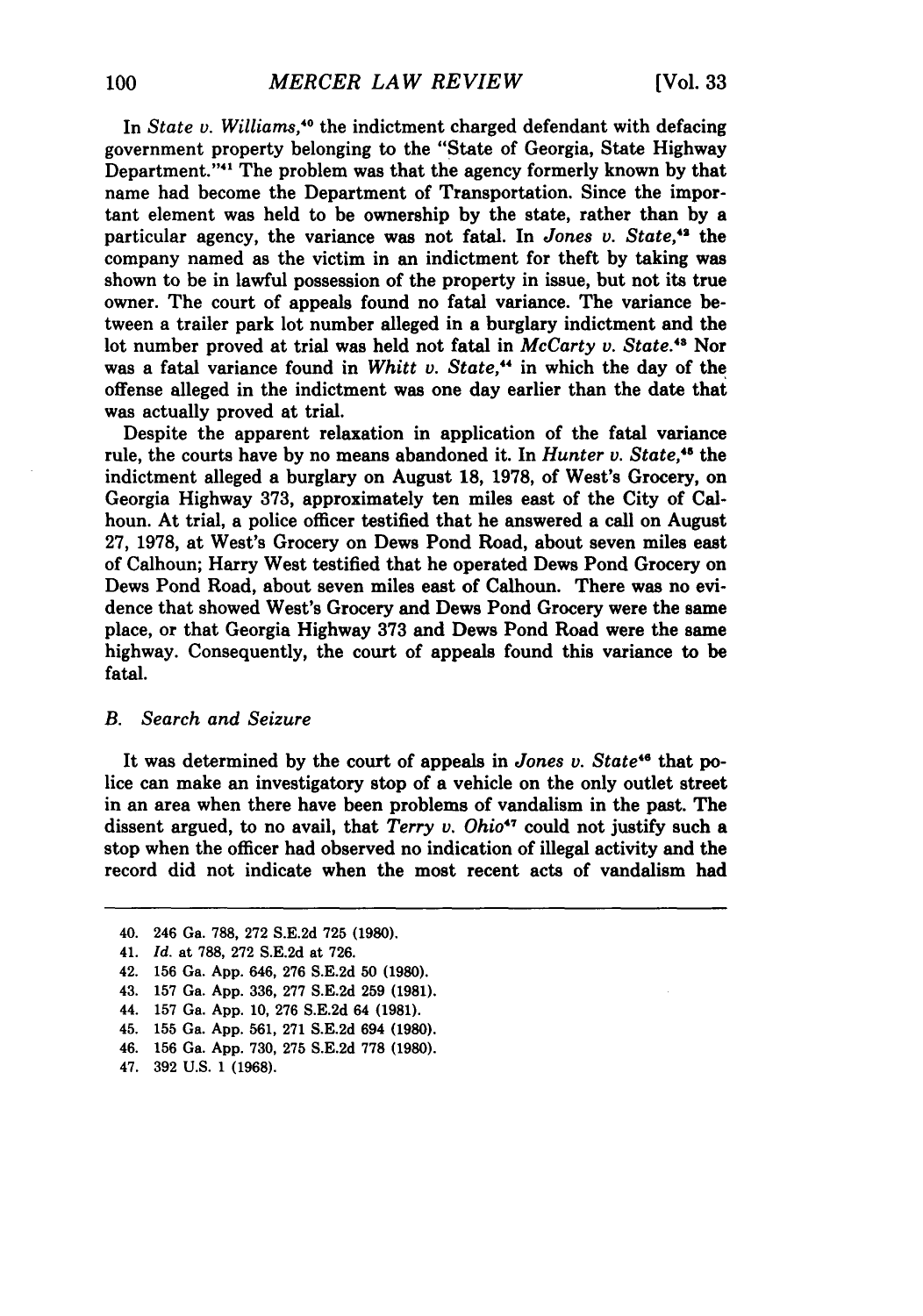**19811**

## occurred.'

In *Dunivant v. State*,<sup>49</sup> the court of appeals found that the insertion of a "beeper" device **by** drug agents into a package of chemicals the agents suspected were to be used in the manufacture of illegal drugs did not violate defendant's reasonable expectations of privacy. In *Dunivant,* the existence of probable cause that a crime was intended and the absence of a trespass were found to satisfy the requirements of the fourth amendment. The court in *Giddens v. State*<sup>50</sup> held that defendant had no reasonable expectation of privacy in a field surrounded **by** a barbed wire fence that did not contain any facilities that could qualify as a dwelling. Surveillance from an airplane was not an invasion of a reasonable expectation of privacy in *Williams v. State*.<sup>51</sup> The court of appeals analogized the sky to a highway, reasoning that those licensed to do so may pass as long as they keep a proper vertical distance from the property of others.

In *State v. Sanders*,<sup>52</sup> the court approved a police officer's correction of a single digit error in a room number on a search warrant. The suspect was named in the warrant; when the officer found that the suspect was in room **337,** not **327,** it was reasonable and proper for him to call the magistrate and have the correction approved. The court in *Miller v. State"* held that a hearsay declarant whose information is the basis for issuance of a search warrant need not meet the credibility standards of *Aguilar v. Texas"* if the affiant can state as a result of personal knowledge or investigation that the declarant is a law abiding citizen.

**A** landlord who in good faith believes that his lessee's rental contract has terminated has a sufficient relationship to the premises to consent to a search of those premises, according to the court in *Witt v. State."5* Another case that raised the question of authority to consent to a search of premises was *Valenzuela v. State."* The defendant in that case was a guest on the premises; however, he was also the "target" of the search. While he might not have had the authority to consent to a search if the *owner* of the premises were the target, the court of appeals held that defendant certainly could, and did, consent to a search of his area of the house. <sup>67</sup>

The court of appeals overturned an "inventory" search of a bag in the

48. **156** Ga. **App. 730, 731, 275 S.E.2d 778, 779 (1980)** (Smith, **J.,** dissenting). 49. **155** Ga. **App. 884, 273 S.E.2d 621 (1980). 50. 156** Ga. **App. 258,** 274 **S.E.2d 595 (1980). 51. 157** Ga. **App.** 476, **277 S.E.2d 923 (1981). 52. 155** Ga. **App.** 274, **270 S.E.2d 850 (1980). 53. 155** Ga. **App. 399, 270 S.E.2d 822 (1980).** 54. **378 U.S. 108** (1964). **55. 157** Ga. **App.** 564, **278 S.E.2d** 145 **(1981). 56. 157** Ga. **App.** 247, **277 S.E.2d 56 (1981). 57.** *Id.* at 249, **277 S.E.2d** at **58.**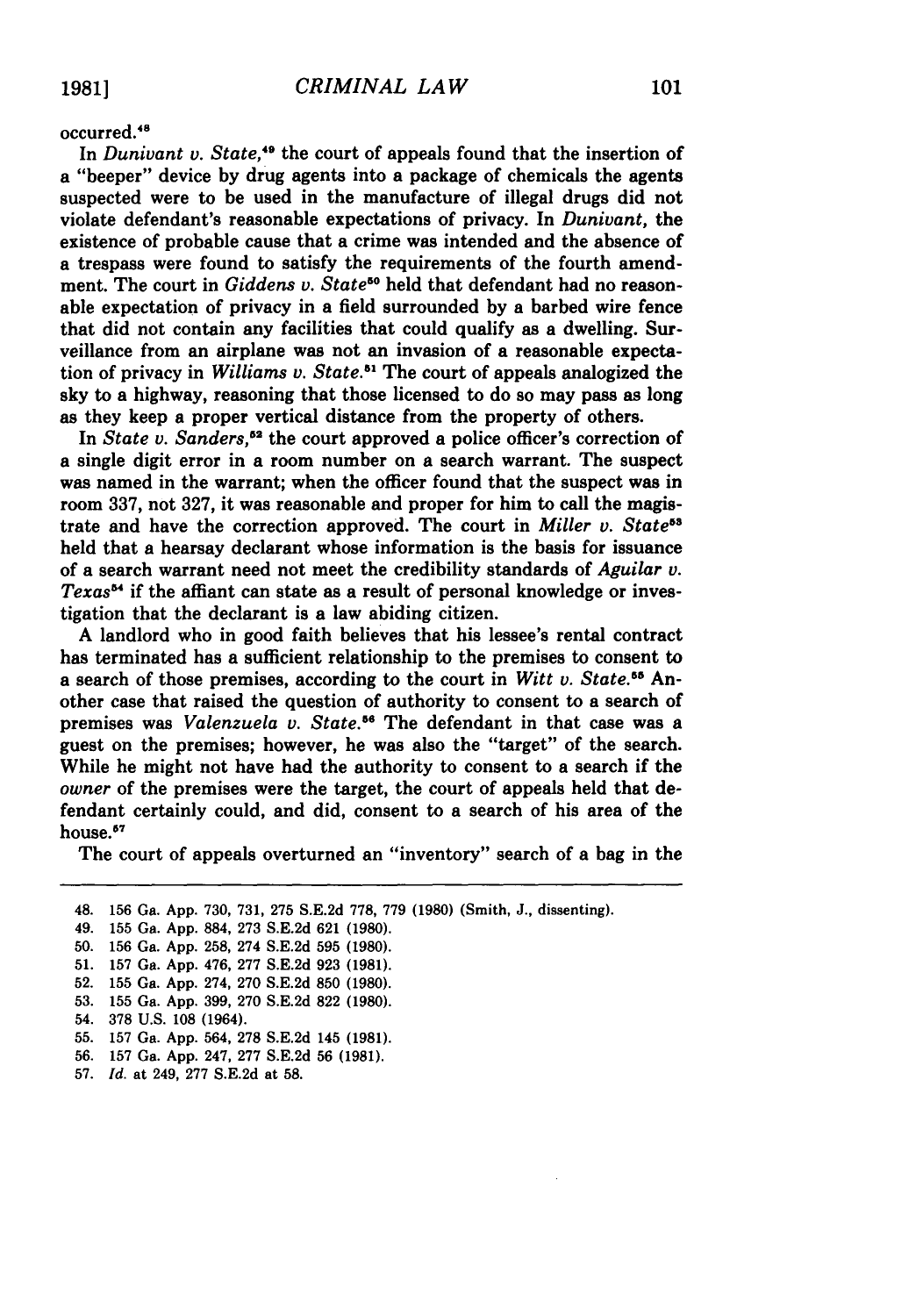possession of defendant at the scene of her one-car accident in *Gaston v. State."* Defendant had attempted to leave the bag with a friend, but police forced her to keep it when they arrested her for traffic violations. The court analogized the case in *Dunkum v. State,"* in which the court found that unnecessary impoundment of a car not involved in defendant's crime was merely a subterfuge to avoid the warrant requirement. The perceived use of a "subterfuge" rendered the search in *Gaston* unreasonable.

## *C. Brady v. Maryland Problems*

A *Brady v. Maryland"* motion was combined with a motion to suppress in *State v. Ross.*<sup>61</sup> The trial court had determined that the exculpatory evidence would exonerate defendant, and granted the motion to suppress without hearing evidence. The court of appeals reversed; *Brady* demands only that the trial court make certain that the State produce whatever exculpatory material it has, and Georgia Code Ann. section 27- **<sup>31362</sup>**requires that the State be given an opportunity to present evidence on a motion to suppress. In *State v. Martin,63* the court held that the *Brady* decision does not require disclosure of an informer's identity or the contents of the informer's communications unless the defendant can show that such information would be relevant and helpful to his defense, or essential to a fair determination of a cause relating to his guilt or sentence.

The court of appeals, in *Plemons v. State,"* attempted to outline the proper procedure for appellate review of *in camera* inspections of the State's files **by** the trial court pursuant to a *Brady* motion. The court directed that photocopies of the files should be made and sealed; this would preserve a record for appellate review. **A** recent supreme court case, *Wilson v. State,"* had approved such a procedure: "Once the material is sealed or inventoried **by** the trial court, the appellate court can, upon the defendant's showing cause, exercise its discretion and call for the examined material."<sup>66</sup> This language was noted in *Plemons*, and was interpreted to mean that filing an enumeration of error would constitute sufficient cause for review **by** the court of appeals. <sup>7</sup>**A** previou

- **58. 155** Ga. **App. 337, 270 S.E.2d 877 (1980).**
- **59. 138** Ga. **App. 321, 226 S.E.2d 133 (1976).**
- **60. 373 U.S. 83 (1962).**
- **61. 155** Ga. **App. 659, 272 S.E.2d** 524 **(1980).**
- **62. GA. CODE ANN.** § **27-313 (1978).**
- **63.** 156 Ga. **App.** 554, **275 S.E.2d 129 (1981).**
- 64. **155** Ga. **App.** 447, **270 S.E.2d 836 (1980).**
- **65. 256** Ga. **62, 268 S.E.2d 895 (1980).**
- **66.** *Id.* at **65, 268 S.E.2d** at **898.**
- **67.** 155 Ga. **App.** at 452, **270 S.E.2d** at 841.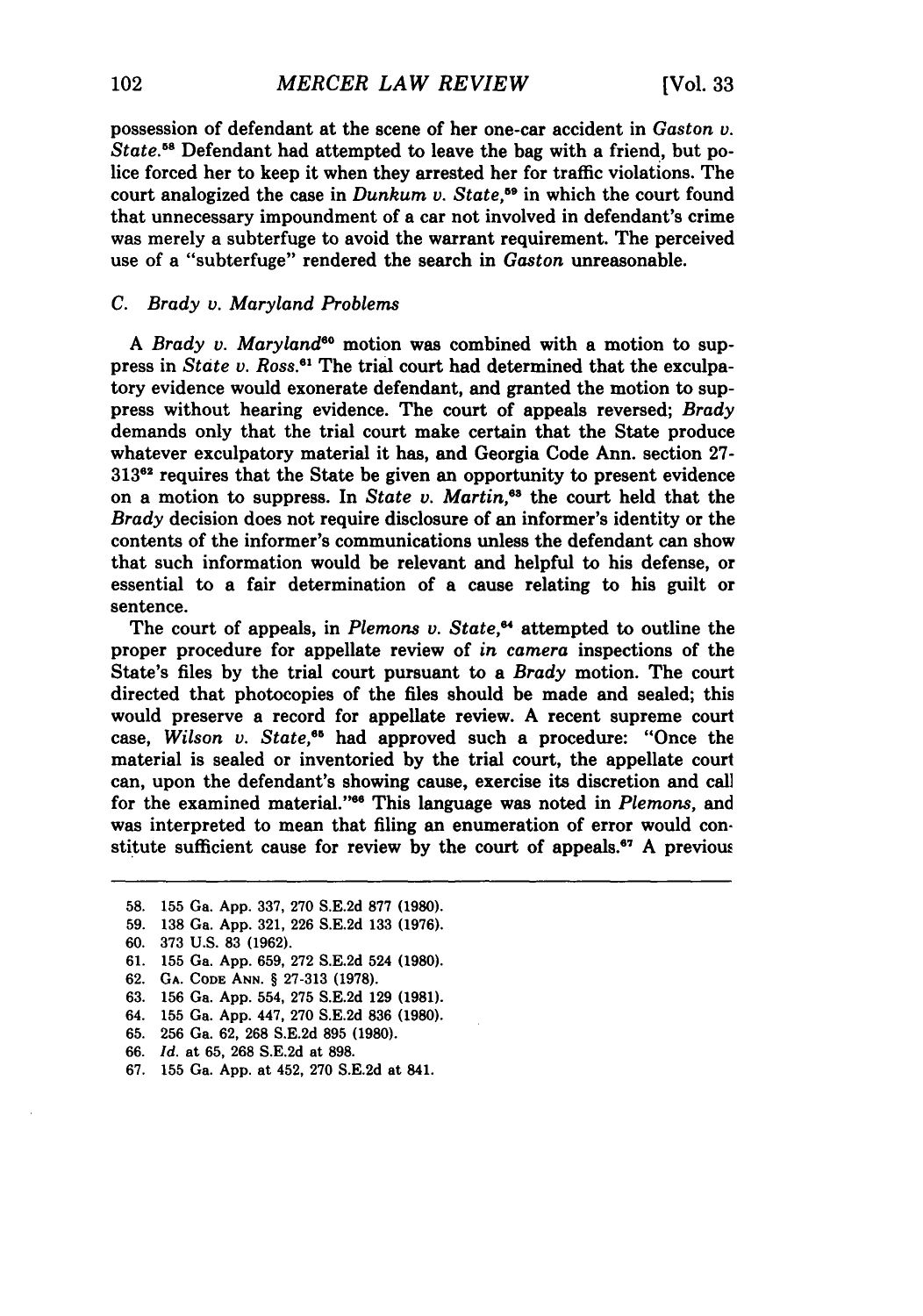case, 68 which implied that the trial court had no duty to include a copy of the State's file in the record after an *in camera* examination, was overruled.<sup>69</sup>

This new procedure was short-lived, however. In *Barnes v. State*,<sup>70</sup> the court of appeals decided to overrule that portion of the *Plemons* decision which held that the filing of an enumeration of error to review the *in camera* inspection would constitute sufficient cause for the appellate court to request copies of the State's files. The court in *Barnes* held that before it would review the State's file, appellant had to show that he was prejudiced by suppression of evidence.<sup>71</sup> The dissent strongly questioned the fairness of a requirement that, as a prerequisite for appellate review, forced a defendant to demonstrate constitutional error without access to the record on which the alleged erroneous decision was based.<sup>72</sup> Fair or not, this is the current state of the law.

#### *D. Right to Counsel*

In *Moody v. State*,<sup>78</sup> the court of appeals ruled that the Georgia Constitution<sup>74</sup> requires that a defendant who wishes to act as his own counsel be allowed to do so, even if he is represented by counsel. In a later supreme court case, *Johnson v. State*,<sup>76</sup> the court decided that when a defendant is represented by counsel, and the defendant wishes to examine and cross examine witnesses, the trial court may require that either the defendant *or* his counsel conduct the examination and cross examination of each witness, not both.

The supreme court decided in *Wooten v. State*<sup>76</sup> that the appointed counsel in a criminal case has no duty to apply for certiorari after the court of appeals affirms a conviction of his indigent client. The court specifically noted that it did not reach the question of whether a superior court can order appointed counsel to pursue discretionary appeals.<sup>77</sup>

There is no violation of the sixth amendment right to counsel when incriminatory statements are elicited from a suspect prior to indictment, if he is represented **by** counsel in a different criminal case. In *Drake v.*

- **68.** Collins v. State, 143 Ga. **App. 583, 239 S.E.2d 232 (1977).**
- **69. 155** Ga. **App.** at 452, **270 S.E.2d** at 841.
- **70. 157** Ga. **App. 582, 278 S.E.2d 916 (1981).**
- **71.** *Id.* at **588, 278 S.E.2d** at **921.**
- **72.** *Id.* at **591, 278 S.E.2d** at **925** (Shulman, **J.,** dissenting).
- **73. 153** Ga. **App. 866, 267 S.E.2d 291 (1980).**
- 74. **GA. CONsT. art. I, § 1, 9; GA. CODE ANN.** § **2-109 (1977).**
- **75.** 246 Ga. **126, 269 S.E.2d 18 (1980).**
- **76.** 245 Ga. 724, **266 S.E.2d 927 (1980).**
- **77.** In this regard, see Ross v. Moffitt, 417 **U.S. 600** (1974).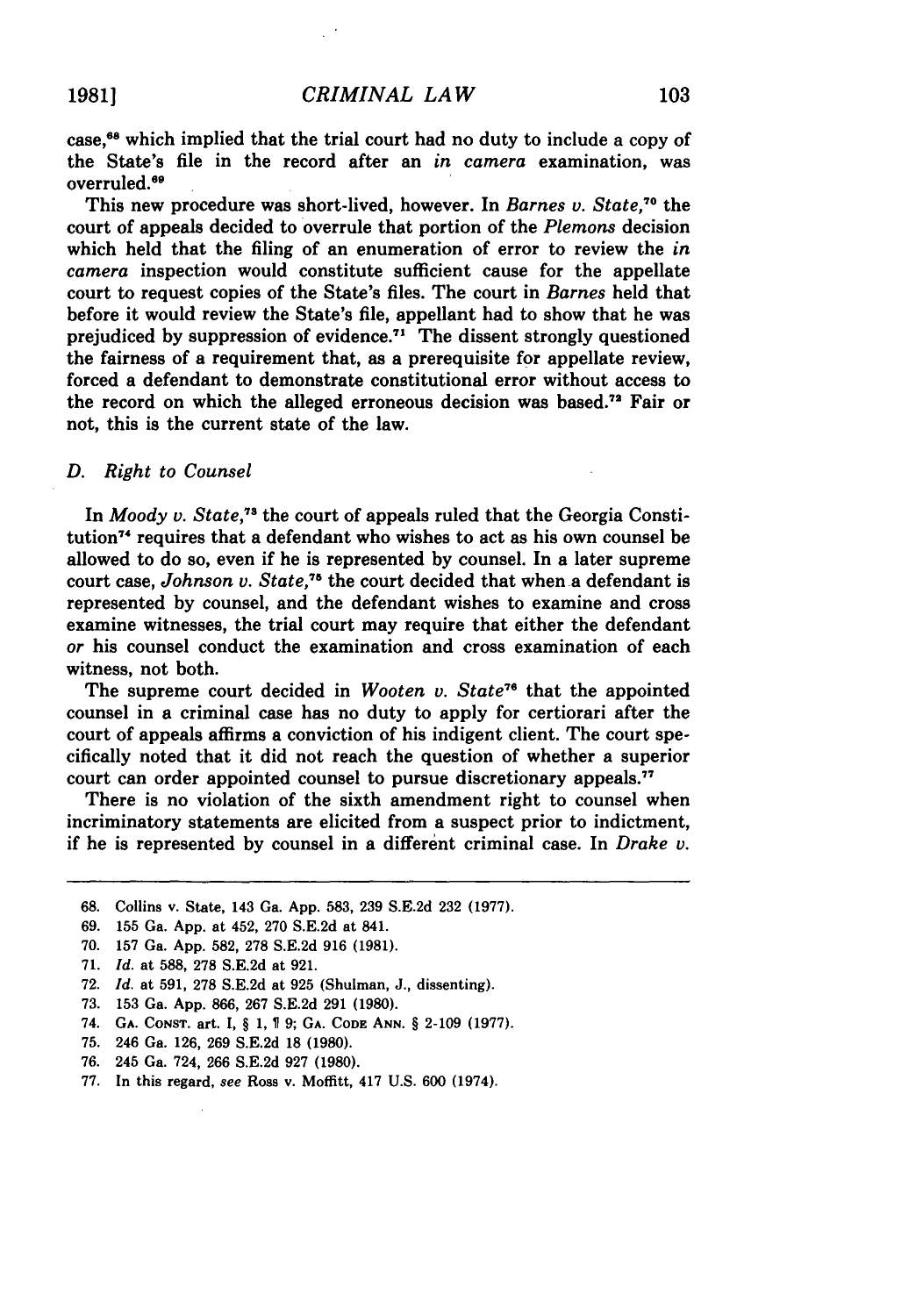*State*,<sup>78</sup> the court held that the decision in *Massiah v. United States*<sup>79</sup> addressed situations in which statements concerning a case for which defendant stands indicted are elicited from defendant without permission of counsel. *Massiah* does not prohibit interrogation in one case of a witness who is known to be represented by counsel in another case.<sup>80</sup>

Codefendants in cases in which the death penalty is sought must be represented by separate and independent counsel as a result of the decision in *Fleming v. State.81* The supreme court based this requirement on its inherent power to govern the practice of law in Georgia. The court felt that such a rule was especially necessary in death penalty cases; in those cases, a slight conflict, irrelevant to guilt or innocence, could be important in the sentencing phase.

## **E.** *Double Jeopardy*

The supreme court found a violation of the double jeopardy clause of the United States Constitution<sup>83</sup> in *Cobb v. State.*<sup>83</sup> The trial judge declared a mistrial, only thirteen minutes after jury deliberation had begun, when the foreman relayed the jury's opinion that neither side had presented enough evidence. The supreme court felt it was obvious that the prosecution had not met its burden of proof; thus, denial of defendant's habeas corpus petition claiming double jeopardy was reversed.

Several cases were decided under the Georgia statute on double jeopardy,<sup>84</sup> which is broader in scope than the constitutional standard.<sup>85</sup> In *Singer v. State*,<sup>86</sup> the court held that the district attorney and his assistants, rather than the arresting police officer, were the "proper prosecuting officers"'87 whose knowledge of multiple prosecutions would give rise to the protections of the statute.<sup>88</sup> The court in *Bowens v. State*<sup>89</sup> ruled that

**87.** *Id.* at 417, 274 **S.E.2d** at 614.

**88. GA. CODE ANN.** § **26-506(b) (1977)** provides: **"If** the several crimes arising from the same conduct are known to the proper prosecuting officer at the time of commencing the prosecution and are within the jurisdiction of a single court, they must be prosecuted in a single prosecution except as provided for in subsection (c)."

**<sup>78.</sup>** 245 Ga. **798, 267 S.E.2d 823 (1980).**

**<sup>79.</sup> 377 U.S.** 201 (1964).

**<sup>80.</sup>** 245 Ga. at **800, 267 S.E.2d** at 240. *See also* **Hoffa** v. United States, **385 U.S. 293 (1966).**

**<sup>81.</sup>** 246 Ga. **90, 270 S.E.2d 185;** *cert. denied,* **- U.S. -, 101 S.** Ct. **278 (1980).**

**<sup>82.</sup> U.S. CONST.** amend. V.

**<sup>83.</sup>** 246 Ga. **619, 272 S.E.2d 296 (1980).**

<sup>84.</sup> **GA. CODE ANN.** § **26-506 (1977).**

**<sup>85.</sup>** *See, e.g.,* Trimble v. State, **156** Ga. **App. 9,** 274 **S.E.2d 10 (1980);** State v. Estevez, **232** Ga. **316, 206 S.E.2d** 475 (1974).

**<sup>86. 156</sup>** Ga. **App.** 416, 274 **S.E.2d 612 (1980).**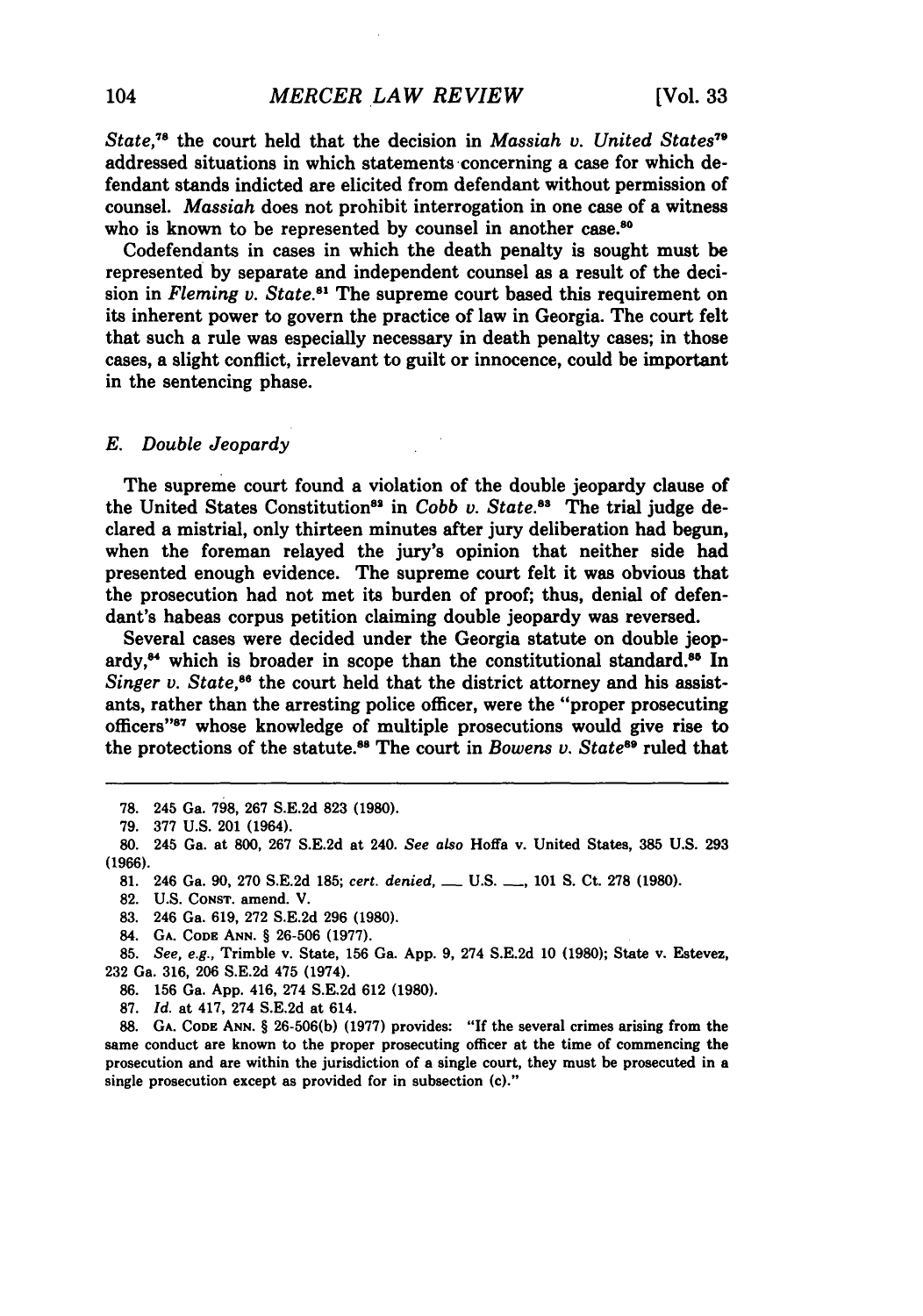entry of a nolle prosequi to an indictment before its submission to the jury will not violate the state double jeopardy statute.

# *F. Possible Bias or Prejudice Against the Defendant*

Police officers, while normally not included on jury lists, are eligible for jury duty upon written request to the Board of Jury Commissioners or its clerk.90 However, if an eligible police officer is challenged for cause in a criminal case, the decision in *Hutcheson v. States'* requires that the challenge be sustained. In *Hart v. State*,<sup>92</sup> a juror complained to defense counsel during a recess that his closing argument had upset her. The defense counsel had spoken of a person who had died of cancer, and the juror's husband had recently died of cancer. The court of appeals found that although the juror's conduct was improper, it was not harmful to defendant; therefore, the trial court's refusal to remove the juror was proper.93

**A** district attorney may not administer the oath to the jury panel for the purpose of *voir dire.* In *Ates v. State*,<sup>24</sup> the court of appeals held that Georgia Code Ann. section **59-704.195** requires that the oath be administered to each panel **by** the trial judge. Violation of this mandatory provision was presumed to be prejudicial; this presumption was not overcome **by** the fact that the court was unable to discern if an actual prejudice formed in the jurors' minds as a result of the oath being administered **by** the prosecutor.<sup>96</sup>

The following questions were posed in *DeNamur v. State*<sup>97</sup> by the district attorney in his closing argument: "Who wants to prosecute innocent people? What pleasure does the Grand Jury get out of indicting these people?"<sup>98</sup> In response to defendant's motion for mistrial, the trial court instructed the jury to disregard the inquiry. The court of appeals determined that the prosecution's comment was tantamount to an argument that defendant would not have been indicted unless he was guilty. Since a defendant is presumed innocent until proven guilty, the court of

**98.** Id.

**<sup>89.</sup> 157** Ga. **App.** 334, **277 S.E.2d 329 (1981).**

**<sup>90.</sup> GA. CODE ANN.** § 59-112(a)(1) **(1965).**

**<sup>91.</sup>** 246 Ga. **13, 268 S.E.2d** 643 **(1980).**

**<sup>92.</sup> 157** Ga. **App. 716, 278 S.E.2d** 419 **(1981).**

**<sup>93.</sup>** *Id.* at **717, 278 S.E.2d** at 421.

<sup>94.</sup> **155** Ga. **App. 97, 270 S.E.2d** 455 **(1980);** *accord,* Tyson v. State, **157** Ga. **App. 569, 278 S.E.2d 150 (1981).**

**<sup>95.</sup> GA. CODE ANN.** § **59-704.1** (Supp. **1980).** The section provides in part, "This oath shall be administered **by** the trial judge." *Id.*

**<sup>96.</sup> 155** Ga. **App.** at **98, 270 S.E.2d** at 457.

**<sup>97.</sup> 156** Ga. **App. 270,** 274 **S.E.2d 673 (1980).**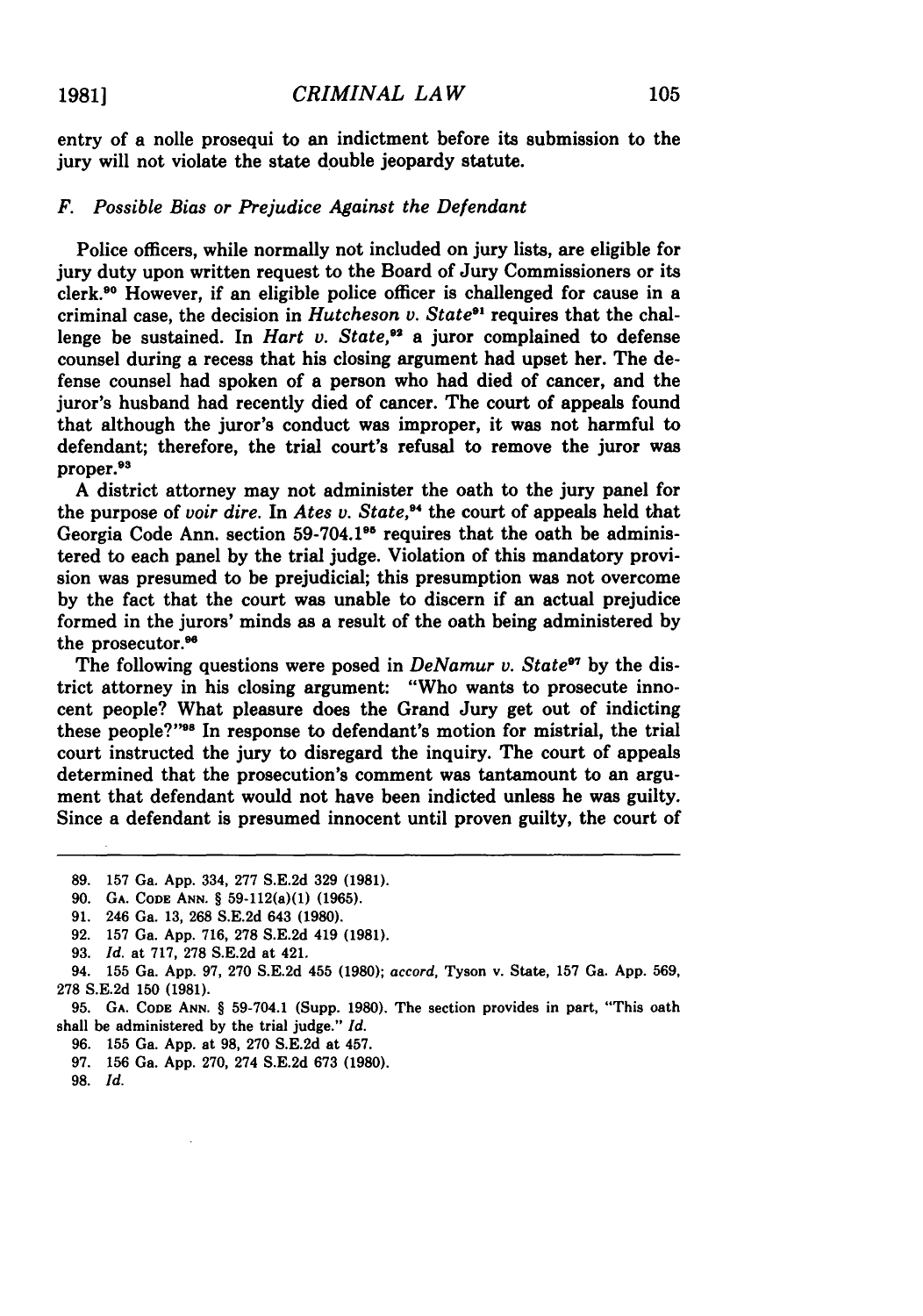appeals ordered a new trial on the ground that the trial court's instruction was inadequate to eliminate prejudice to DeNamur.

*Davenport v. State*<sup>99</sup> provided an interesting example of how a defendant can be denied fundamental fairness in a criminal case. The district attorney who tried the case had previously represented the victim in a divorce proceeding against defendant. Under those circumstances, the court found, at the very least, an appearance of impropriety and added, "The administration of the law, and especially that of the criminal law, should, like Caesar's wife, be above suspicion, and should be free from all temptation, bias, or prejudice, so far as it is possible for our courts to accomplish it."<sup>100</sup> In a similar vein, the court in *King v. State*<sup>101</sup> held that a judge must disqualify himself from criminal cases that were even in the investigatory stage while he remained a district attorney in the same circuit. This is the same approach as that adopted in the federal courts.<sup>101</sup>

The federal rule regarding when a trial judge, faced with a motion **tc** recuse, may preside over the recusal hearing was adopted **by** Georgia ii *State v. Fleming.*<sup>108</sup> When a motion to recuse is accompanied by an affidavit, the judge's role will be limited to passing upon the legal sufficiency of the affidavit. If, assuming that all facts in the affidavit are true, recusai would be warranted, another judge must be assigned to hear the motior to recuse. $104$ 

A question about the legal sufficiency of an affidavit in support of  $\epsilon$ motion to disqualify a trial judge was addressed in *Mann v. State.*<sup>105</sup> The court decided that allegations of bias or prejudice **by** the judge agains defendant's counsel, in matters unrelated to the pending action, were in sufficient grounds for disqualification. The court reasoned that a different rule could possibly lead to situations in which an attorney could choosi the judges he would appear before. $106$ 

#### *G. Evidence*

The decision in *Johnson v. State<sup>107</sup>* examined the recurring problen

**106.** 154 Ga. **App.** at **679, 269 S.E.2d** at **865.**

**107.** 154 Ga. **App. 793, 270 S.E.2d** 214 **(1980).**

**<sup>99. 157</sup>** Ga. **App.** 704, **278 S.E.2d** 440 **(1981).**

**<sup>100.</sup>** *Id.* at **705-06, 278 S.E.2d** at 441.

**<sup>101.</sup>** 246 Ga. **386, 271 S.E.2d 630 (1980).**

<sup>102.</sup> *See* **28 U.S.C.** § 455 **(1976);** Barry v. United States, **528 F.2d** 1094 (7th Cir.), *cerl denied,* 429 **U.S. 826 (1976).**

**<sup>103.</sup>** 245 Ga. **700, 267 S.E.2d 207 (1980);** *see* **28 U.S.C.** § 144 **(1976);** Bell v. Chandler, **56 F.2d 556** (10th Cir. **1978).**

<sup>104. 245</sup> Ga. at **702, 267 S.E.2d** at **209.**

**<sup>105.</sup>** 154 Ga. **App. 677, 269 S.E.2d 863 (1980);** *accord,* Penney v. State, **157** Ga. **App. 73' 278 S.E.2d** 460 **(1981).**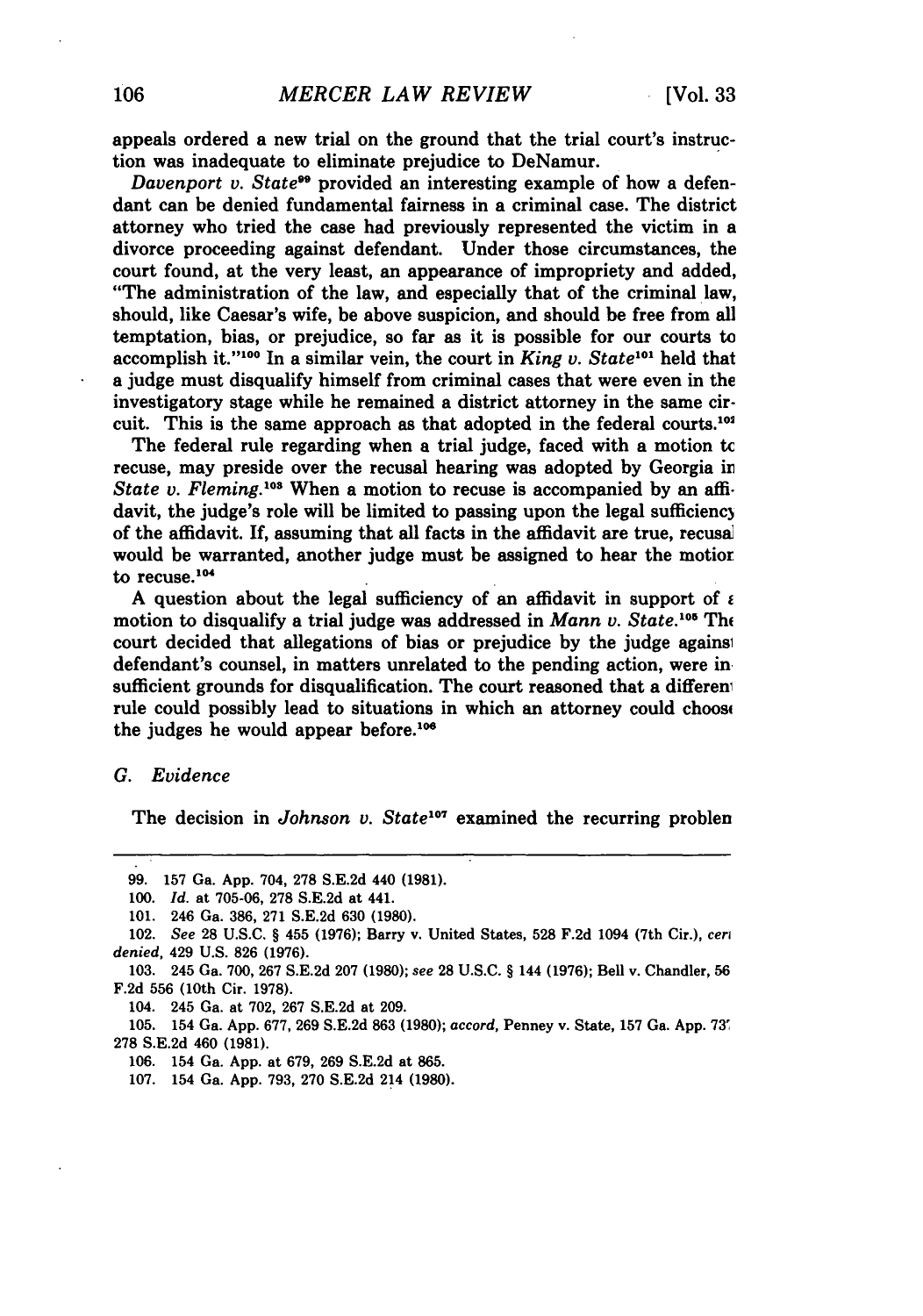caused **by** the State offering evidence involving similar transactions **by** a defendant. Such evidence is admissible only when knowledge, motive, intent, good or bad faith, or identity, or any other matter dependent upon a person's state of mind are involved as material elements in the offense for which the defendant is on trial.<sup>108</sup> The admission of a similar transaction or transactions is generally regarded as an exception to the rule against placing a defendant's character in evidence.<sup>109</sup> After careful analysis of the history and original purpose for admitting evidence of similar transactions, the court of appeals, in a rather lengthy opinion, found that the practice is increasingly misused. The court ruled that evidence of subse quent drug sales **by** defendant lacked any tendency to prove the drug sale with which defendant was charged and, thus, the evidence should have been excluded by the trial court.<sup>110</sup>

On certiorari, the Supreme Court of Georgia reversed the court of appeals"" and held that any other offense involving a similar transaction would be relevant if there was a logical connection between the other offense and the offense charged. Historically, evidence of similar transactions has been offered and submitted in drug and sex cases, but the ruling of the supreme court broadened the evidentiary consideration respecting similar transactions. Basically, the opinion of the supreme court reflects the rule that had been followed **by** the trial court prior to the court of appeals ruling in *Johnson.*

In *Williams v. State*,<sup>112</sup> the court of appeals held that expert testimony was unnecessary to establish the obscenity of sexual devices. As long as a nonexpert witness testifies to the facts upon which he bases his opinion, it is not error for him to give his opinion on whether certain items are primarily designed and marketed for sexual gratification.

In *Smith v. State*,<sup>118</sup> the question was whether expert testimony was admissible on the ultimate issue in the case. The trial court refused to allow defendant in a murder case to present testimony **by** a clinical psychologist on the "Battered Woman Syndrome", and the court of appeals affirmed.<sup>114</sup> After finding that "Battered Woman Syndrome" was an appropriate subject for expert testimony, the supreme court held the correct rule to be that expert testimony, even on the ultimate issue, is admissible when the conclusion of the expert is one that jurors would not be able to

**110.** *Id.* at **798, 270 S.E.2d** at **218.**

- 112. **157** Ga. **App.** 494, **277 S.E.2d 781 (1981).**
- **113.** 247 Ga. **612, - S.E.2d - (1981).**
- 114. Smith v. State, **156** Ga. **App.** 419, 274 **S.E.2d 703 (1980).**

**<sup>108.</sup>** *See* **GA. CODE ANN.** § **38-202 (1981);** Bloodworth v. State, **233** Ga. **589,** 212 **S.E.2d 774 (1975).**

**<sup>109.</sup>** 154 Ga. **App.** at **795, 270 S.E.2d** at **215.**

**<sup>111.</sup>** State v. Johnson, 246 Ga. 654, **272 S.E.2d 321 (1980).**